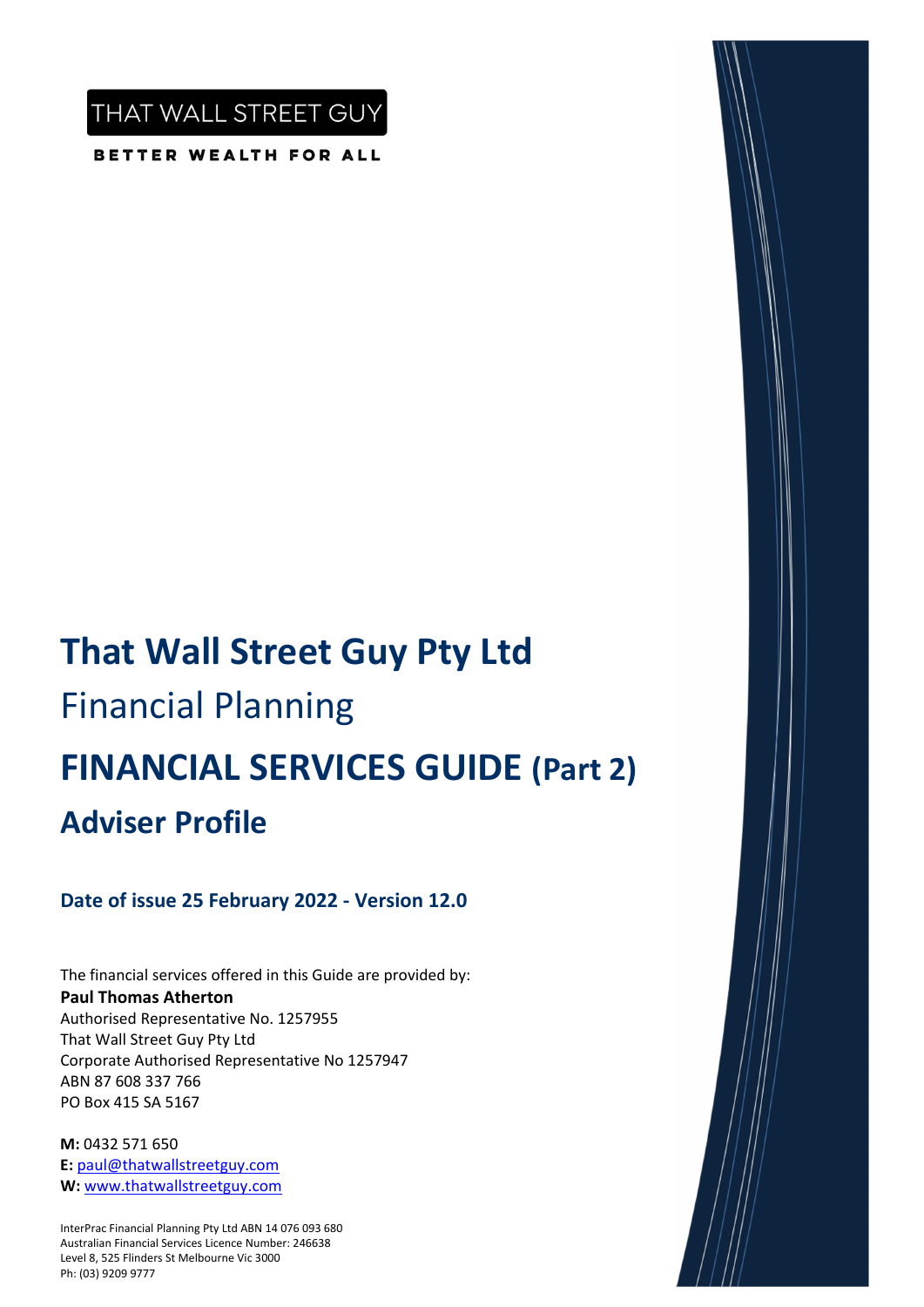### **About Your Adviser Profile**

We understand how important financial advice is and wish to thank you for considering engaging an InterPrac Financial Planning adviser to assist you in identifying and achieving your financial goals and objectives.

To assist you in choosing a financial planner, our advisers are required to provide a Financial Services Guide ‐ Part 1 and an Adviser Profile ‐ Part 2, to you **prior** to providing any personalised financial advice, products and services.

These documents provide you with information regarding the financial planning advice process and charging model used by **Paul Thomas Atherton,** Authorised Representative No. 1257955 of InterPrac Financial Planning Pty Ltd (AFSL 246638) to ensure that you have sufficient information to confidently engage **Paul Thomas Atherton** to prepare financial advice for you.

#### **Paul Thomas Atherton operates under That Wall Street Guy Pty Ltd, Corporate Authorised Representative No 1257947.**

If you have not yet received a copy of our Financial Services Guide ‐ Part 1, please ask your Adviser for a copy or contact InterPrac Financial Planning head office.

#### **About That Wall Street Guy Pty Ltd**

Paul is an ex‐Wall Street advisor, on a mission to help people win back their financial power, wealth and security. He does this by helping people understand the hidden world of finance, risk and investments, figure out how it impacts them, and seize opportunities to make it work to their advantage**.**

That Wall Street Guy team members, in addition to their experience and qualifications, all undergo training with Paul, where they learn the principles of his distinctive approach to wealth‐building. They also take part in regular briefings with Paul's networks in New York and London, enabling them to keep ahead of international developments.

Every member of the Wall Street Guy team is dedicated to helping you achieve your financial goals – whether that means freeing up cash, laying solid foundations for the future, or growing your wealth with strategic investments.

### **About Your Adviser**

Paul has worked in global finance for over 30 years. Including:

- Spent more than twenty years on the trading desks of Wall Street and London.
- Worked as a senior managing director of several international investment banks.
- Consulted large financial institutions in London and New York.
- Survived over seven financial crises, including the GFC.

He is an Authorised Representative and Director of That Wall Street Guy Pty Ltd ("the Practice") which is a Corporate Authorised Representative (No. 1257947) of InterPrac Financial Planning.

Paul has worked in the financial services industry since 1996 and became an adviser of InterPrac Financial Planning on 25 February 2022. He is also a Financial Planner Member of the Financial Planning Association.

He holds the following qualifications:

- ‐ Diploma of Financial Planning
- ‐ Cert IV in Finance and Mortgage Broking
- ‐ Masters in Engineering

#### **Paul Thomas Atherton**

Authorised Representative No. 1257955 operates under:

#### **That Wall Street Guy Pty Ltd**

Corporate Authorised Representative No 1257947 ABN 87 608 337 766

PO Box 415 SA 5167

M: 0432 571 650

E: paul@thatwallstreetguy.com

W: www.thatwallstreetguy.com